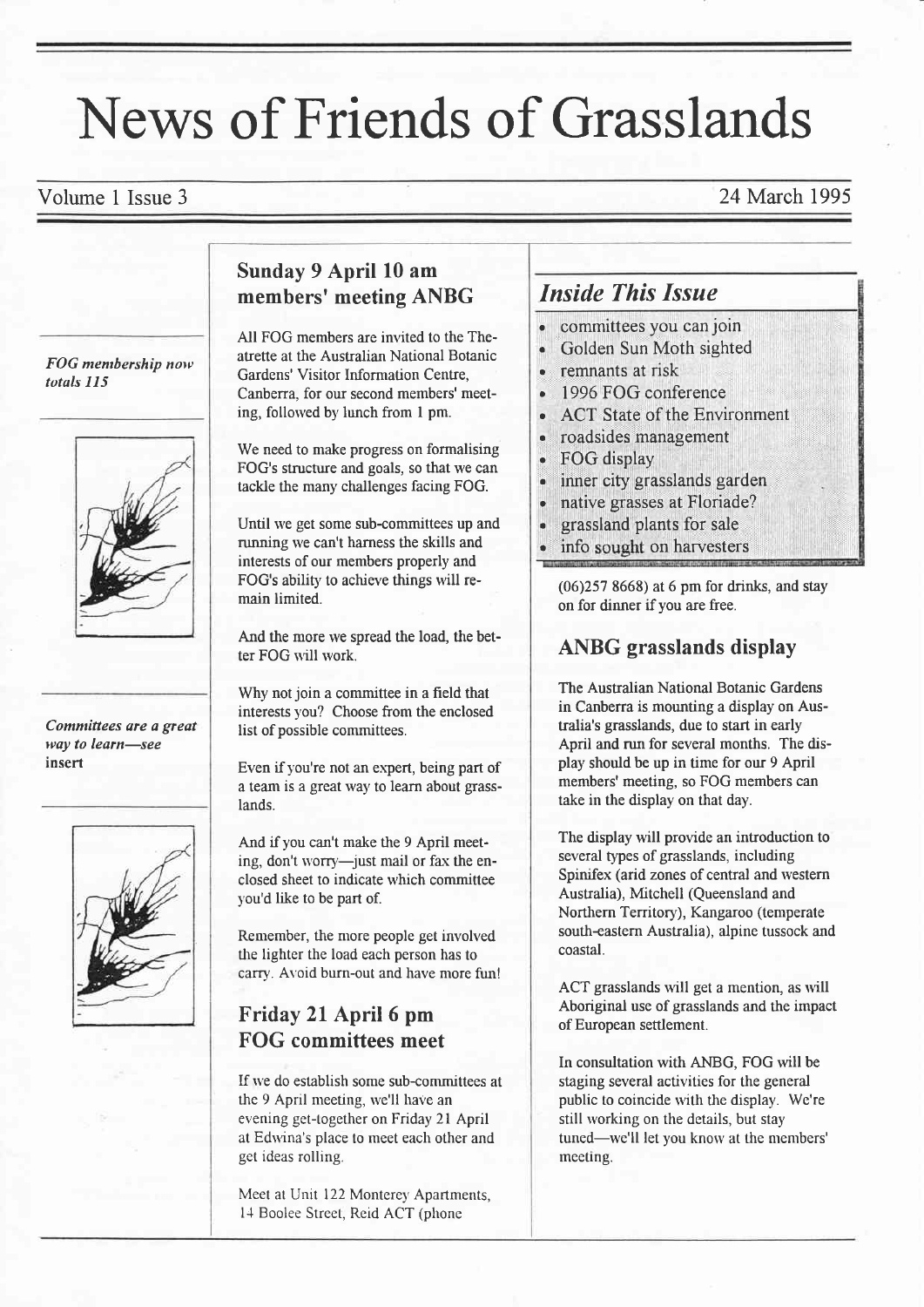

Golden Sun Moth T shirt a possibility



Could you help with remnants?



## Golden Sun Moth sighted! Field trip report

Thankyou to the many FOG members who collected seed of Danthonia carphoides at the Belconnen Naval Radio Station on 12 December. FOG now has a healthy quantity of seed-our inaugural deposit in the FOG seed bank.

As if to let us know our efforts on its behalf were appreciated, a gorgeous little female Golden Sun Moth (Synemon plana) appeared, shimmering in the late afternoon sun. For most of us this was the first time we had seen the moth except in books-a rare treat and an auspicious beginning to FOG activities.

FOG member, Mary Ormay, captured it on film and we may be able to have souvenir prints for sale at the 9 April meeting. Perhaps even a Golden Sun Moth T shirt!

#### Remnants at riskresponse team needed

IfFOG is to get serious about grassland conseryation, we need to develop a remnant rescue response team procedure.

We have already received our first remnant rescue call, from someone who is concerned that a particular good quality remnant is at risk and would like FOG to act.

But as yet we are not well set up to respond quickly and professionally. Developing a sound procedure for responding to such calls should be an early priority for FOG.

Ideally we need a team of people who can -

- . visit the site promptly
- assess its condition, including identifying species present
- . establish its ownership and zoning, and map its boundaries
- check existing registers of grassland sites, to see if it is already known to conservation authorities
- . with FOG approval, initiate discussions with the relevant authorities and the landholder to explore appropriate protection for the site.

While speed of response is important, the professionalism of our response is equally vital. Going offhalf cocked will not help the grasslands.

We need to be able to present accurate data and well-reasoned arguments if we are to get results.

And we need to ensure we are not reinventing the wheel. Swift liaison with all relevant agencies will be needed, so we don't re-do work others have already done.

Could you help with this work?

This may be the most important part of FOG's role, and we just can't do it without the right skills. Please consider being part of the Remnants Sub-committee, so we can get this task undenray.

#### 1996 FOG grasslands conference

FOG has applied for a grant under the 1995 ACT Community Vegetation Management Program (an ACT component of the National Landcare Program) to organise a major grasslands conference in Spring 1996. Corporate sponsorship will also be sought.

We propose a conference aimed at nonexperts, particularly those in the community who may be inadvertently harming grasslands or missing opportunities to use, protect or enjoy grasslands.

The target audience would include hobby farmers and other rural sectors, town planners, Landcare and conseryation groups, educators, and landscapers and horticulturalists. A three day conference is envisaged incorporating a field trip program.

Competition for Landcare funding is said to be particularly tough this year, so keep your fingers crossed. We'll keep you posted.

## ACT State of the Environment Report

FOG met with Dr Joe Baker, Commissioner for the Environment in the ACT,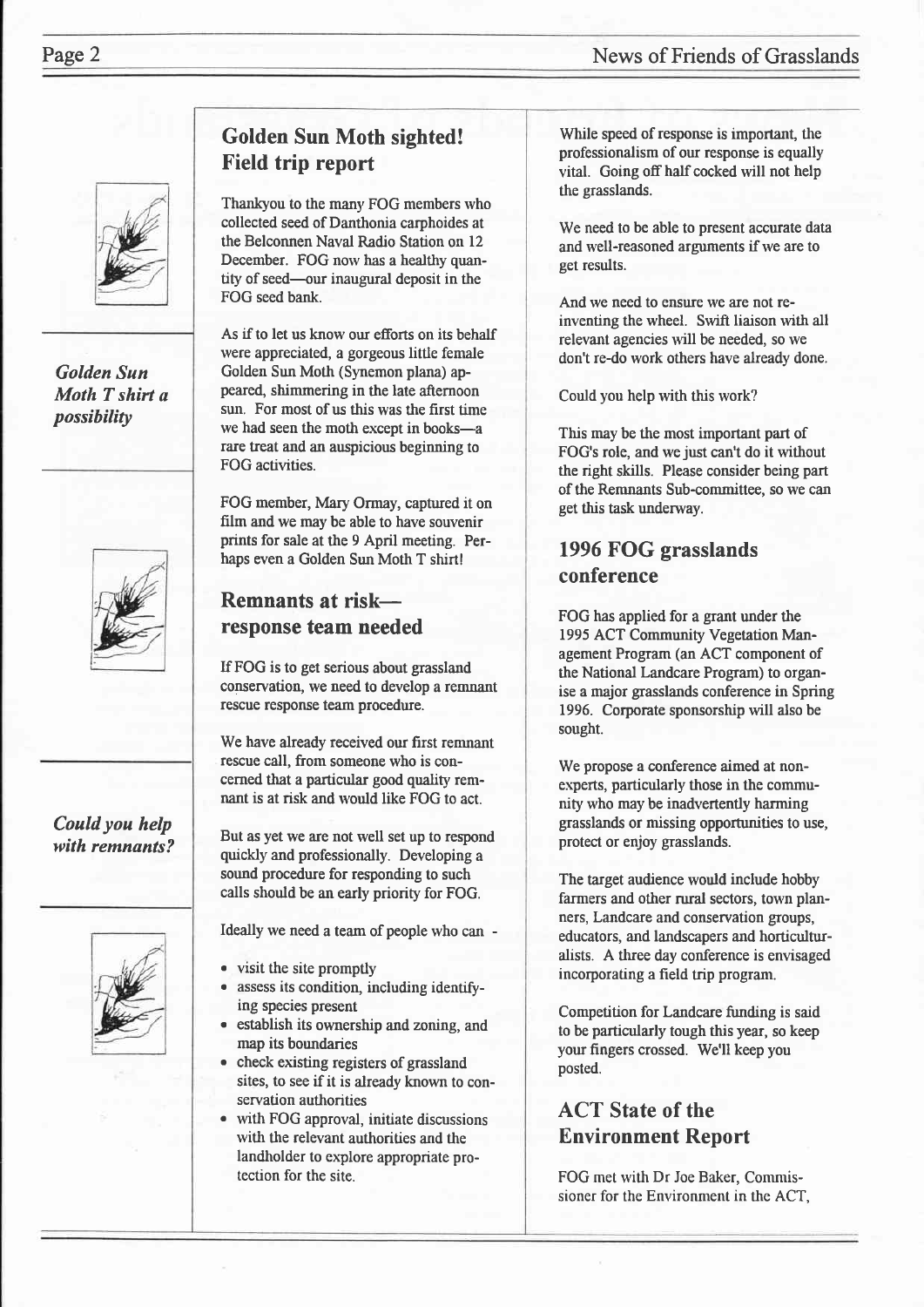with other community representatives in March to discuss issues for the second ACT State of the Environment Report.

Dr Baker is considering a case study on lowland grasslands for the upcoming report, which would give welcome prominence to grassland issues.

#### Roadsides management workshop

On 2l March the Landcare Sub-committee of the ACT Environment and Conservation Consultative Committee held a workshop aimed at developing a workable strategy for managing roadsides in the ACT.

Invitees represented a wide range of interests including roads and trarsport, public works, landscaping, stormwater, town planning, fire services, electricity and telephone supply, conservation and wildlife, weed management, heritage, farming, Landcare, sport and recreation, and tourism.

FOG was unable to attend because of limited places, but sent a short submission outlining some of the issues for lorvland native grasslands remnants.

## FOG display

FOG had a small information display on 20 March, when community groups of all sorts gathered on the launs of the Old Parliament House in Canberra to showcase their attractions to the public.

The Society for Growing Australian Plants kindly offered FOG free space in its information tent this year. Next year FOG will be aiming to have its own tent and a larger display.

## **Politics**

FOG's Interim Committee is writing to all those who won seats in the recent ACT elections, to brief them on the need for action on lowland grasslands (several of them are already FOG members), and will also look at contacting relevant NSW politicians.

We had sent a briefing package to the

Moore Independents party in advance of the ACT elections (having sent background on FOG to most MLAS back in November), and were gratified to see the creation of grassland reserves appear on the party's platform. (Not that we can necessarily take credit for that---others had also pushed the grasslands issue.)

FOG leaflets also went out to relevant federal ministers and opposition MPs and senators last year, plus several local government councils and rural organisations. But there is much more to be done.

Are your local MPs, Councillors and conservation groups tuned in to grasslands?

If not, why not drop them a line, enclosing a FOG leaflet. Or let the FOG Interim Committee know and we'll write to them.

## Inner city grasslands garden

Last year-thanks to creative thinking by Environment Centre President, Michael Hissink-a grasslands garden was planted on a vacant burnt-out inner city Canberra site using community and work-experience volunteers.

Now FOG member Graeme Gibson, who helped manage that project, would like to hear from any FOG member interested in teaming up with Graeme to spruce up the garden and enhance its potential as an educational resource. If you'd like to lend a hand, phone Graeme on (06) 257 7438h.

## Native grasses at Floriade?

The Australian National Botanic Gardens and the Society for Growing Australian Plants (Canberra Region) have been invited to create a native garden at Floriade this year, following the success of their native garden at Floriade'94.

Negotiations are still underway, but the inclusion of native grasses is actively being discussed. Sourcing advanced specimens is a hurdle yet to be overcome, but subject to that the chances of native grasses scoring a small place at Canberra's premier floral festival look good. Half a million people visit Floriade during September-October, an audience not to be sneezed at.



#### Grasslands from the ashes

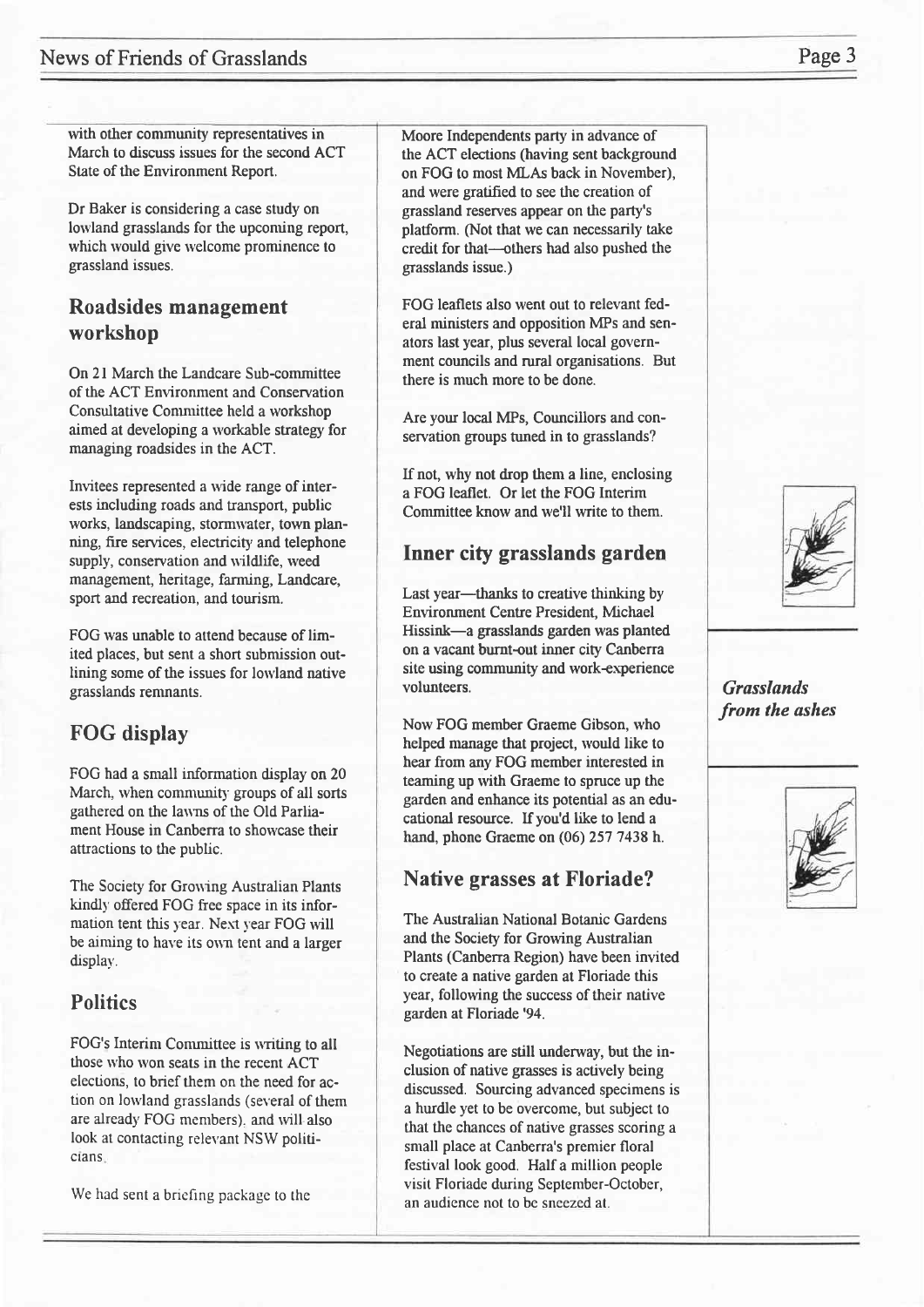#### Grassland plants for sale

If you were intrigued by Tod Layt's talk on 8 December on the Viro-Cell method of growing native grasses but just want to buy a small quantity, you'll be pleased to know that Gurawin Native Nursery in Canberra is getting stocks in from Tod. These have just arrived and are available now from Gurawin (phone/fax (06) 251 1043).

Species available are Themeda triandra, Danthonia spp. (mix of five species) and Poa labillardieri (all local Canberra provenance) and Microlaena stipoides (Bowral provenance). Local provenance Chionocloa pallida may be available later this year. Prices start at 50 cents per plant for small quantities and from 30 cents per plant for larger quantities.

Gurawin propagates some local grassland herbs itself, so if you're planning a grasslands garden ask about these as well.

A list of nurseries selling grassland species will be compiled for the Botanic Gardens' grasslands display, and should be available from April. A limited list is already available from the Society for Growing Australian Plants.

#### Grassland harvesters

Edwina would love to hear from you (phone  $(06)$  257 8668) if you know of any grassland harvester machines in use or being designed or trialled. We'd like to profile different hanresting techniques in a future newsletter.

#### Grassland publications

Enclosed is Australian grasslands, a leaflet just released by the Federal Government's Australian Nature Conservation Agency. It is available from ANCA and from the Australian National Botanic Gardens' Visitor Information Centre.

AIso enclosed is a mail-order form for Conservalion of Lowland Native Grasslands in South-Eastern Australia. Published May 1994 by World Wide Fund for Nature, this book provides an excellent introduction to thc subject. It combines up-to-date scientific data with text understandable to nonexperts. If you're an amateur wanting to get serious about grassland issues, this should be in your bookcase.

Field Guide to Victoria's Native Grasslands edited by Neville Scarlett (1992 Victoria Press) provides colour photographs of over 100 plants native to Victoria's lowland plains - of which around 65 are also native to the ACT region - with good introductions and appendices on conservation issues. Can still be found in some book stores, priced around \$20.

For those interested in the ACT, the following two books are useful additions. The Conservation of Remnant Woodland and Native Grassland in the ACT by Kevin Frawley (1991 National Parks Association of the ACT) can still be found in some stores (under \$10).

The ACT's Native Grasslands is the proceedings of a I <sup>99</sup>I workshop organised by the Conservation Council of the South East Region and Canberra. FOG has a feu, copies available at \$8 (plus postage if you'd like it mailed).

If you know of useful grassland books, please let us know and we'll publicise them in the newsletter.

#### Your contact details

May we reveal your contact details to other FOG members?

Members have expressed interest in being able to get in touch directly with other FOG members who live in their region or who share particular skills or interests in grassland issues.

We held back from including contact details in the Members' Profile enclosed with our first newsletter, in case some members would prefer their contact details not to be revealed. But it would certainly facilitate exchange of ideas if we could do so-a sort of grasslands bush telegraph.

Please let us know your wishes by completing the enclosed slip and returning it to FOG.

Grasses fronr 30 cents





IYWF book a 'must have'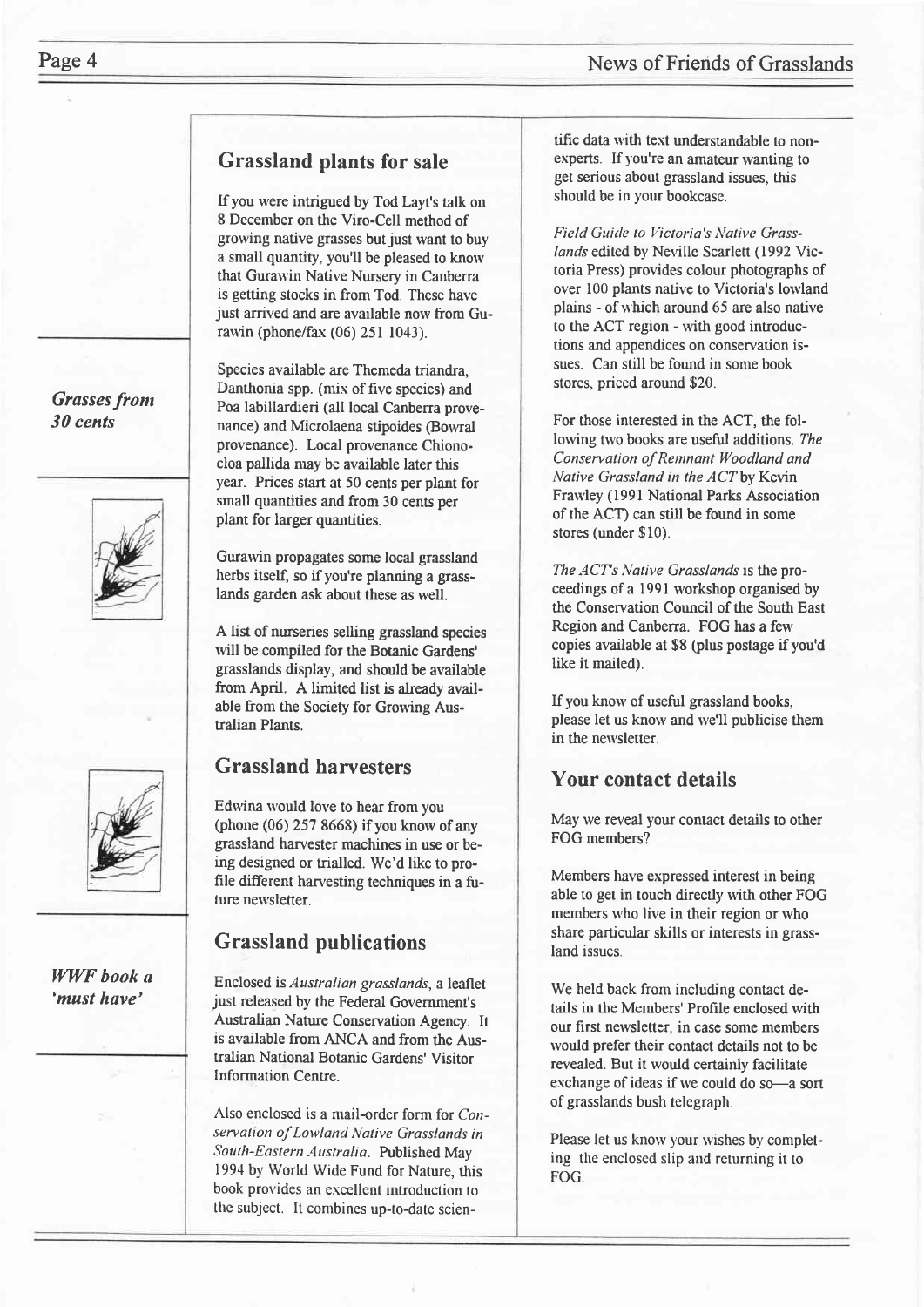#### News of Friends of Grasslands **Insert page**

# Committees you can join

#### Executive Commiffee (8-12 members)

Responsible for the overall management of FOG. To include one representative from each of the following committees, making a maximum of 12 people in all.

Conservation Committee (eg 6 members)

#### Rols-

- identify and assess remnants, including responding to 'remnant rescue' calls, perhaps by mears of a Remnants Sub-Committee
- recommend to the Executive'Committee what action is needed to protect remnants at risk
- build up a database of remnants,<br>including species lists, maps, species photographs etc., using pre-existing databases where possible
- lead field trips to remnants when appropriate
- create and maintain a database of federal, state and local government laws<br>and policies relevant to the conservation of lowland grasslands in south-eastern Australia
- . liaise with otders working on conservation of lowland grasslands
- contribute to FOG lobbying, liaison and education strategies

Education Committee (eg 5 members)

#### Role-

- recommend to the Executive Committee what education, information and awareness strategies FOG should pursue
	- for the general community
	- for particular community sectors eg rural, schools
	- to meet the needs of FOG's own members
- as part of those strategies, through a Poster Working Group develop a full colour grasslands poster (on the terms and conditions for which funding has been offered for this task)
- build up and maintain a collection of publications, articles, photographs, videos, living and dried specimens, etc. which can contribute to those edication strategies
- with the approval of the Executive Committee, secure media coverage including writing articles for magazines and newspapers, taking publicity photographs, contacting TV and radio producers etc.
- in consultation with other FOG committees, promote FOG membership to all relevant community sectors

Lobbying and Liaison Committee  $(eg 4 members)$ 

Role-

- help FOG to pursue its goals through liaison with other sectors of the community not directly involved in the work of the Conservation, Education and Landscaping/Horticulture Committees, including--
- rural organisations and communities
- government
- grassland groups elsewhere in Australia
- Landcare groups
- scientists
- the corporate sector
- advise the Executive Committee on opportunities to secure funding by way of grants, corporate sponsorship and other means
- with the Executive Committee's approval, actively pursue those **v** opportunities
- recommend to the Executive Committee lobbying strategies as needed to pursue FOG's goals

insert arc sugested FOG Committees. On the reverse of this page, please tick the appropriate box and return the slip to FOG at the 9 April meeting or  $mail$  or  $fax$  to :

Outlined in this

Edwina Barton, Interim Convenot Friends of Grasslands Unit 122 Monterey Apartments 14 Boolee St REID ACT 2601

phone (06) 257-8668 fax (06) 257-8117